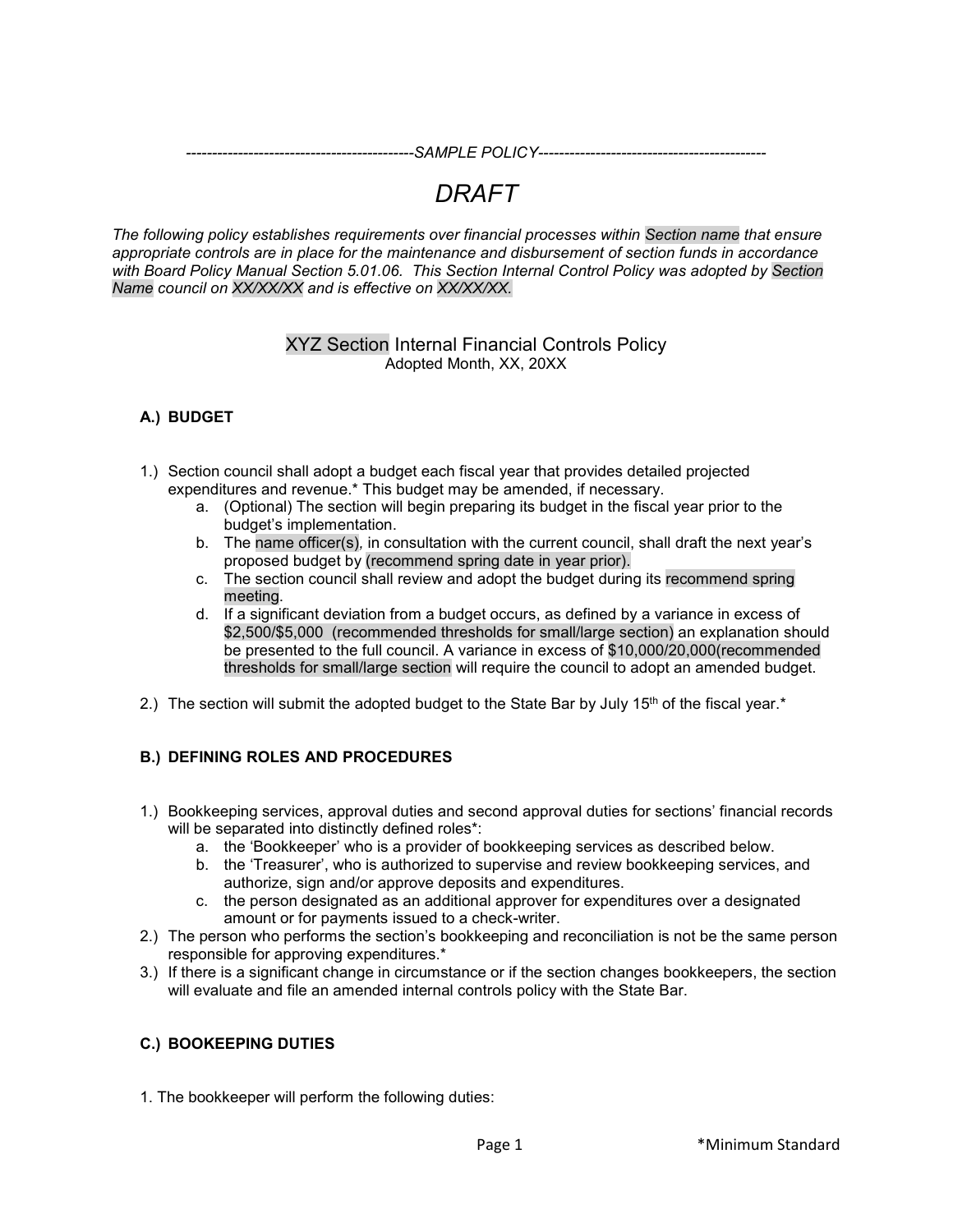- a) Issue checks.
- b) Pay invoices within two weeks of receiving the invoice.
- c) Obtain approval on all payments as established in these policies.
- d) Deposit revenue within three business days of receipt.
- e) Keep accounting books according to Generally Accepted Accounting Standards. Revenues should be recognized when earned and expenses should be recognized when a liability is incurred.
- f) Reconcile bank and investment accounts by the end of the month following the reporting month.
- g) Prepare financial reports by the end of the month following the reporting month.
- h) Retain all documentation, such as invoices, approvals, reports, etc. according to the records retention policy.
- i) Calculate and pay sales tax.
- j) Collect W-9 forms for all contracted services.
- k) Provide State Bar with financial reports in a timely manner.
- l) Provide section chair and treasurer with financial reports in a timely manner.
- m) Protect the confidentiality of and access to section financial information.
- n) Provide financial information or complete other duties as required.
- o) Communicate yearly with State Bar auditors.
- p) Provide explanation on budget-to-actual variances.

2. The provider of bookkeeping services responsible for the duties described in this section will be the **State Bar accounting Department.** 

#### **D.) TREASURER DUTIES**

The treasurer reviews and monitors finances through the following activities and/or meets the following criteria:

- 1.) The treasurer is the primary approver of section expenditures. The treasurermust be a member of the council with a fiduciary duty to the section. \*
- 2.) When an additional approval is required for any transaction, or the treasurer is unavailable, the secondary approver or signor will be the chair/other officer/describe – can be more than one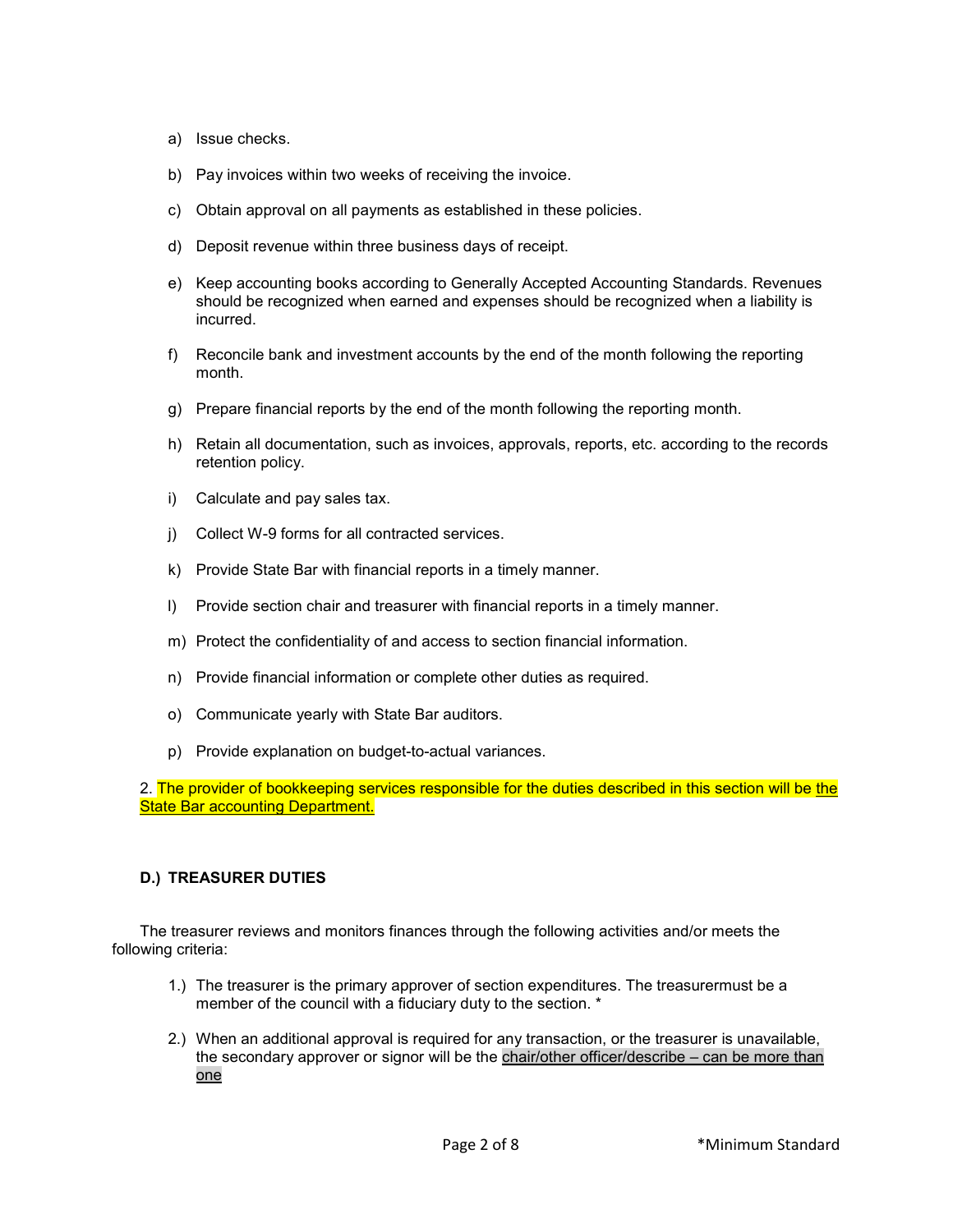- 3.) The process of approving payment must comply with both/each/one of the controls listed below:\*
	- a. All invoices are approved in advance of payment by the treasurer or chair through: email approval or describe. Documentation of approval is retained.\*

Detailed transactions and checks are reviewed by describe: officers/council on a monthly/quarterly basis.. Documentation of approval is retained.

b. All reimbursement requests or invoices made by a check signor require an additional approval by second signature/an email approval. Documentation of approval is retained. \*

All payments over \$X,XXX require additional approval in advance of payment by describe: additional email approval by X/additional check signature by X) Documentation of approval is retained.

## **E.) BANK ACCOUNTS AND CHECK WRITING**

.

- 1.) At least two individuals are required signors on the bank account at all times. The authorized signors on the checking, savings, or investment accounts are the current choose all that apply: treasurer/chair/SBOT accounting/other\*
- 2.) Checkbooks should be physically secured at all times. Checks should be written in sequential order and a record retained of all checks written or voided. Checks should be dated at the time the check was written and should be recorded on the same date. No post or pre-dated checks are allowed.\*
- 3.) Blank checks or checks made out to "cash" are prohibited.\*
- 4.) A second signature/second approval by email should be required for all checks over  $$1,000.00$

#### **F.) PAYMENT OF EXPENSES AND INVOICES**

- 1.) A detailed invoice and/or contract is required for any payment or deposit. Money should not be paid to any person or company without detailed back-up and documentation. \* An invoice should contain the following information:
	- a. Vendor name and address
	- b. Itemized description of the goods or services provided
	- c. Total amount billed
	- d. Period of time for which the services will be/were rendered
	- e. Terms of payment for late fees or discounts for early payment (if applicable)
	- f. Due date
	- g. Invoice number and date
	- h. Itemized fees
- 2.) Vendors shall not be paid in advance of full completion of the contracted services with the exception of reasonable advance deposits, airfare, or payments for subscription services, such as insurance, rent, software licenses, etc.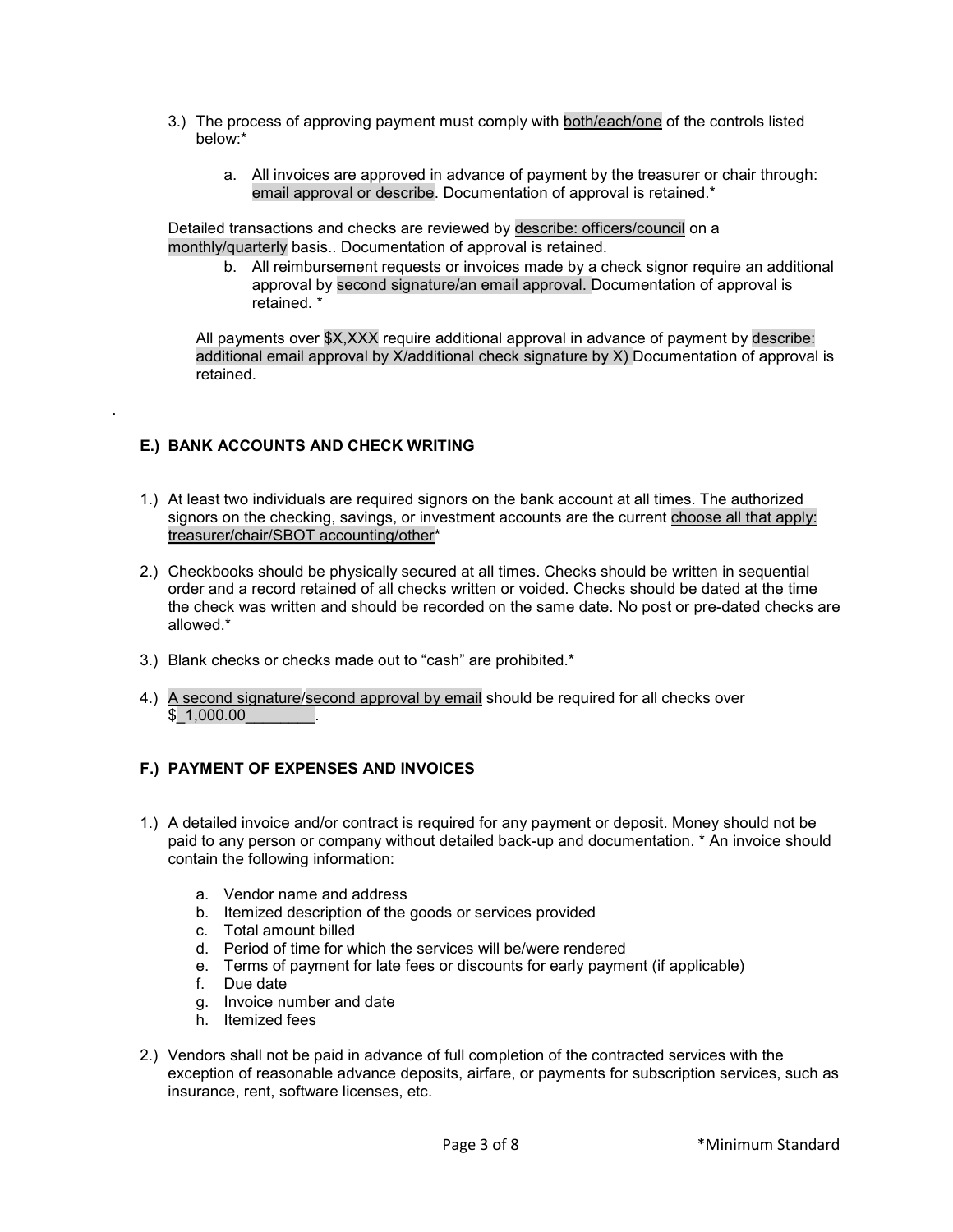- 3.) Payment should meet the following criteria:
	- a. The expenses are reasonable and necessary.
	- b. The expenses have been budgeted.
	- c. The goods and services have been received.
	- d. Contracted terms have been met.
- 4.) Reimbursement requests should contain the following information:
	- a. Completed reimbursement request form, signed by requestor. (An electronic signature is acceptable).
	- b. Itemized receipts and invoices.
	- c. A second approval, if the requestor is a signor on the bank account.
	- d. Explanation for any lost receipts or requests that do not have back-up documentation.

#### **G.) DEPOSITS**

1.) All money or checks received by the section should be deposited within three business days of receipt. Immediately upon receipt, the bookkeeper should stamp the check "for deposit only" and the bank account number of the section. Associated invoices or other supporting documents demonstrating the reason the deposit was collected should be attached to the check/deposit slip and retained for audit purposes and/or customer inquiries. \*

#### **H.) CONFIDENTIAL DATA**

- 1.) All confidential data must be protected. \*
	- a. Credit card numbers should not be transmitted through email.
	- b. All confidential information should be redacted, or stored in a protected manner.
	- c. Access to bank accounts, credit card processing accounts, and financial records should be limited to the council and essential users only.
	- d. Care is required in the destruction of credit card and other sensitive information to ensure that the information cannot be copied or duplicated..
	- e. Controls will be established with any credit card processor so that refunds may only be made to the credit card originally charged, and the refund cannot exceed the original payment

#### **I.) FINANCIAL REPORTS AND RECONCILATIONS**

- 1.) Checks and deposits must be reconciled in the section's bookkeeping system within 30 days. The reconciliation should also note all outstanding deposits and checks. All checks or deposits that are outstanding for longer than three months should be reviewed for resolution. Voided and/or reissued checks should also be reported in the regular monthly documentation.\*
- 2.) The treasurer should use monthly budgets, financial statements, and historical financial records to investigate significant variances, whether positive or negative. Inquiry should be made on projects with excessive costs.
- 3.) An explanation should be provided to the State Bar of Texas accounting department for variances in excess of XXX% (whether positive or negative) for audit purposes.